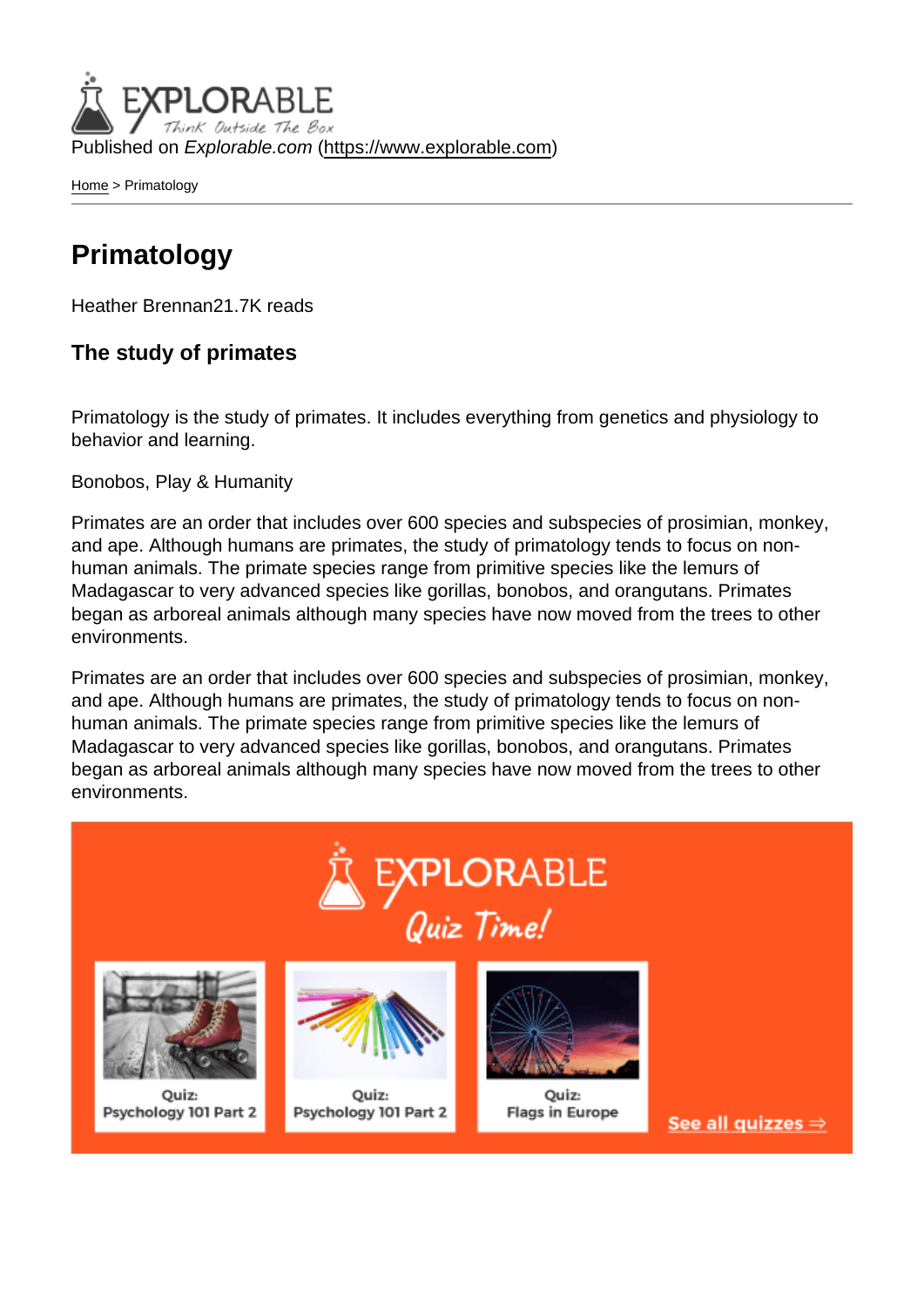## Characteristic Features

- Grasping feet and hands
- Fingernails instead of claws
- Fingerprints
- Large brain size
- Visually oriented
- Less emphasis on smell as a sense
- Single births (twins do occur occasionally)
- Long life spans (many species live 40+ years)
- Long period of growth and development with a lot of parental care
- Tend to live in stable family groups

## Research

As humanity`s closest living relatives, primates hold interest to scientists in many different disciplines. Behavior, learning and communication are areas of primate research that are fairly well known. Most will have heard of [Koko](http://www.nbcbayarea.com/news/local/Koko-the-Gorilla-Gets-a-Makeover-196628391.html) [1], the American Sign Language (ASL) using gorilla. Many will also have heard of the Great Ape Trust, also known as Bonobo Hope, which studies language and culture in bonobos. One resident of Bonobo Hope, Kanzi, has a vocabulary that includes hundreds of words and uses a lexigram connected to a computer to communicate with the scientists. A similar type of lexigram program has been used successfully to allow learning disabled children to communicate better. Both Bonobo Hope and Gorilla Foundation are located in the United States. Many studies have now demonstrated the learning and communication abilities in the great ape species including gorillas, bonobos, orangutans, and chimpanzees. However, research with primates both in artificial and natural situations faces many [ethical](http://www.academia.edu/310935/Field_primatology_of_today_Current_ethical_issues) [2] challenges.

Other recent discoveries include the ability to teach monkeys about money and [baboons](http://www.sciencedaily.com/releases/2013/05/130503132719.htm) [3] about math. For a full list of current research in primatology, visit the [National Primate](http://pin.primate.wisc.edu/news/inthenews/)  [Research Center Infonet](http://pin.primate.wisc.edu/news/inthenews/) [4].

## Conservation

Another key area of primate research relates to conservation. Over half of all primates are currently considered [endangered](http://www.iucn.org/news_homepage/?11259/Primates-in-peril--conservationists-reveal-the-worlds-25-most-endangered-primates) [5]. Many are at risk due to habitat destruction, political instability and crises in their homelands. All of the 103 species and subspecies of lemur are located on the island of Madagascar and 91% of them are considered endangered. There have been some conservation success stories and even discoveries of new species of primate.

Primatology is a fascinating field with many opportunities for study, regardless of what aspect of the biological sciences interests you – everything from the genetic level up to behavior and ecology is available to those who seek to become more involved with humanity's closest living relatives.

Source URL: https://www.explorable.com/primatology